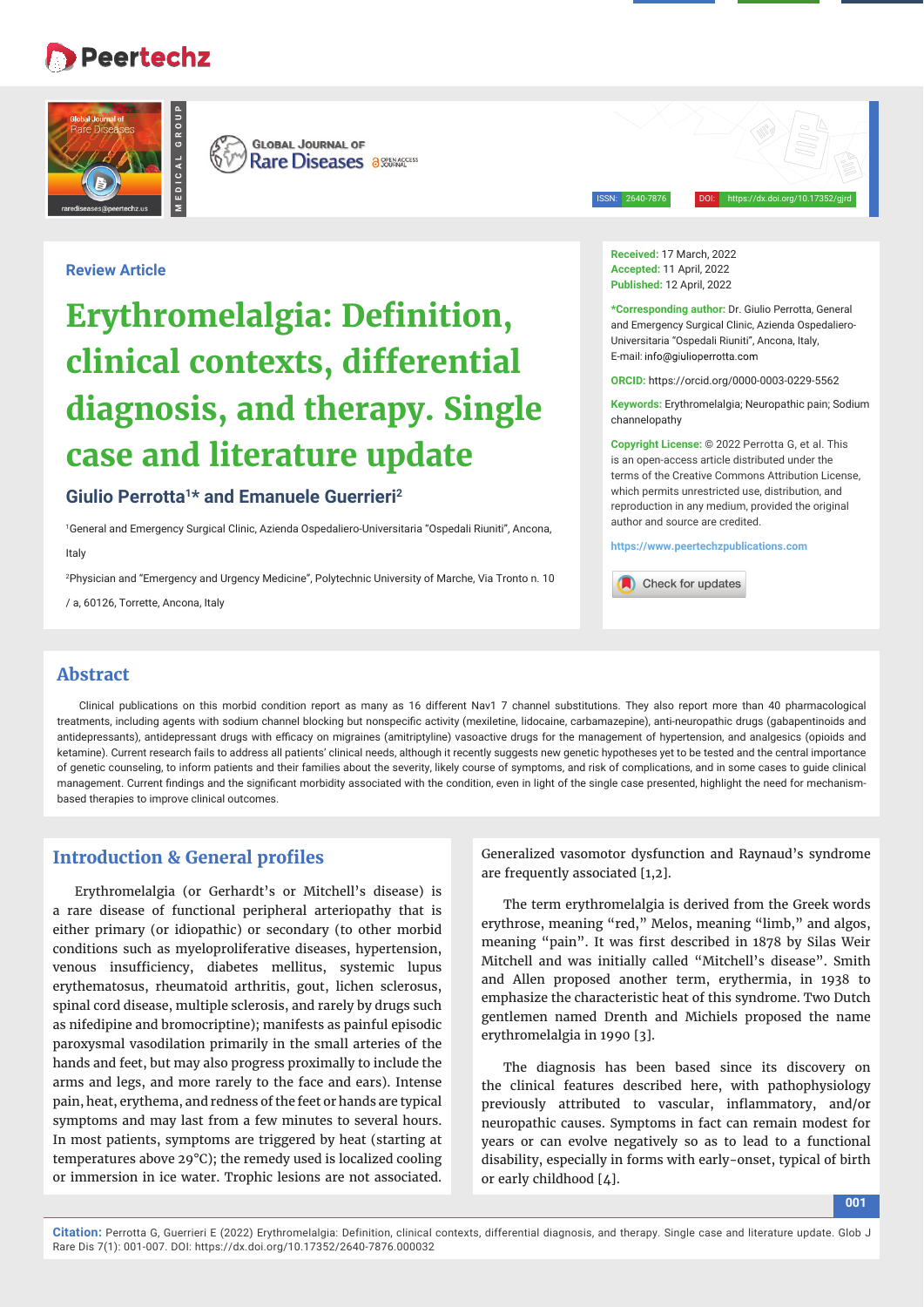The term "erythromelalgia" was then differentiated from "erythermia" on the basis of the response to aspirin by Drenth and Michiels, establishing the following three categories [5].

- a) Erythromelalgia in thrombocythemia: It is plateletmediated and responds to aspirin. It occurs in association with essential thrombocytosis and polycythemia vera.
- b) Primary Erythermia: Refers to an idiopathic or inherited disorder. Also called aspirin-resistant erythermia of unknown origin.
- c) Secondary Erythermia: Aspirin-resistant and associated with a variety of medical conditions.

The course of erythromelalgia is characterized by painful attacks (erythromelagic crisis) that last from several hours to several days. Excruciating, stabbing pain during an attack is so intense that it can drive the patient to despair. The affected limb turns red, acquires a cyanotic hue, becomes warm to the touch, and moist from sweat, in rare cases, a rash of urticaria appears. In addition, there is usually moderate swelling of the affected areas, in extensive stages, there may be necrosis. In this case, the bulb of the fingers thickens, thickens, or atrophies the skin, brittleness, and turbidity of the nails with disfigurement of the limb. Painful sensations may reduce in a horizontal position and with the application of cold, so patients try to reduce pain by removing shoes and warm clothing or lifting their legs upward. Conversely, when standing and walking, lowering one's legs, from heavy shoes, the pain intensifies. A painful attack can be triggered by reactive hyperemia that occurs when walking, so even with early forms of the disease, patients often want to take off their shoes and walk barefoot while walking. Outside of the attack, the patient does not feel completely healthy, as the painful pain during the attack is accompanied by severe emotional disturbances. Erythromelalgia as an idiopathic form is somewhat more common in men than in women; mostly young people are sick. In rare cases, there is a type of steady-state course of the disease. The secondary syndrome of erythromelalgia is characterized by a milder course. The intensity of peripheral vascular disorders may vary from a periodic sensation of heat in the extremities with transient hyperesthesia and increased skin temperature to the development of classic erythoplasmic crises. Trophic disorders, as a rule, are not as pronounced as in the primary form of the disease. The course of the erythromelagic phenomenon, in this case, depends on the course of the underlying disease [6].

Clinical diagnosis of erythromelalgia should be based on the following symptoms: a) paroxysmal pain disorder; the nature of the pain pulses, burns, the duration of seizures from several minutes or hours to several days, interictal periods from 10-15 minutes to several weeks and more, sometimes with a steady increase in the duration of the attack; the dependence of the painful attack at the time of year, the time of day (usually in the evening, at night), the surrounding temperature, wearing warm shoes, physical stress, position of the limbs. Stimulation of pain from walking on wet sand, snow, and cold lotions with ice; b) the initial location of pain: in the first toe, sole, heel, followed by spread to the whole foot and beyond;

c) symmetry of the lesion: the lower limbs are most often affected, sometimes all four limbs, rarely only the upper limbs, rarely other localizations; d) local changes: local hyperemia, sometimes with edema, hyperhidrosis; Skin coloration is most often cyanotic, maybe with cyanotic spots, sometimes marble. There are never trophic ulcers. In some cases, hyperkeratosis, and lamellar stratification of the epidermis with deep cracks are observed [7].

In the differential diagnosis of the primary and secondary forms of the disease, the following should be considered [7].

- 1. In the secondary form: erythromelalgic crises are not as pronounced; as a rule, the history of the disease is shorter and the age of patients is older; more often there are unilateral defeats; the area of pain and injury is stationary and does not progress over time; it is possible to identify the main suffering, the treatment of which leads to a significant decrease in the manifestations of erythromelalgia.
- 2. In the primary form: the symptoms are more acute; the age is younger, the history of the disease may be prolonged; with the passage of time, the symptomatology increases and the area of the lesion increases; more often symmetrical lesions; with the most thorough clinical examination, it is not possible to identify a disease that can cause manifestations of erythromelalgia.

The differential diagnosis includes post-traumatic reflex dystrophies, shoulder-hand syndrome, peripheral neuropathy, causalgia, Fabry disease, and bacterial cellulitis [8].

Treatment of erythromelalgia consists of avoiding exposure to heat sources, rest, limb elevation, and cold packs, and in the case of primary erythromelalgia, the administration of gabapentin, while in secondary erythromelalgia the treatment must be modulated based on the underlying pathology. Even when the primary disease with its treatment is not lost meanings in idiopathic form rhodonalgia vasoconstrictors the enamel, vitamin B12, gistaminoterapiya introduction Novocaine, assigning different species of physiotherapy (galvanic collar on Scherbakov, galvanizing zone sympathetic ganglia, alternation of hot and cold baths, bath two chambers - sulfide, radon, mud baths on segmental zones, ultraviolet irradiation paravertebral region dI, DXII), shown blo procaine nodes hells DII - DIV with the defeat of upper limbs, LI - LII - lower. Sufficiently effective is the use of acupuncture, and deep X-ray therapy on the spinal cord area. Patients should wear light shoes, and avoid overheating. In severe cases, resort to surgery (periarterial sympathectomy, preganglionic). In the idiopathic form of the disease, accompanied by a marked pain syndrome, a significant effect is produced by a stereotactic operation on the basal ganglia [8].

Since 2004, however, cases of hereditary erythromelalgia (IEM) have been linked to dominant gain-of-function mutations in the SCN9A gene and subsequent alterations in the function of the voltage-gated sodium channel Nav1.7.5. In addition, similar symptoms associated with autoimmune or myeloproliferative disorders have been reported in adults

**002**

**Citation:** Perrotta G, Guerrieri E (2022) Erythromelalgia: Definition, clinical contexts, differential diagnosis, and therapy. Single case and literature update. Glob J Rare Dis 7(1): 001-007. DOI: https://dx.doi.org/10.17352/2640-7876.000032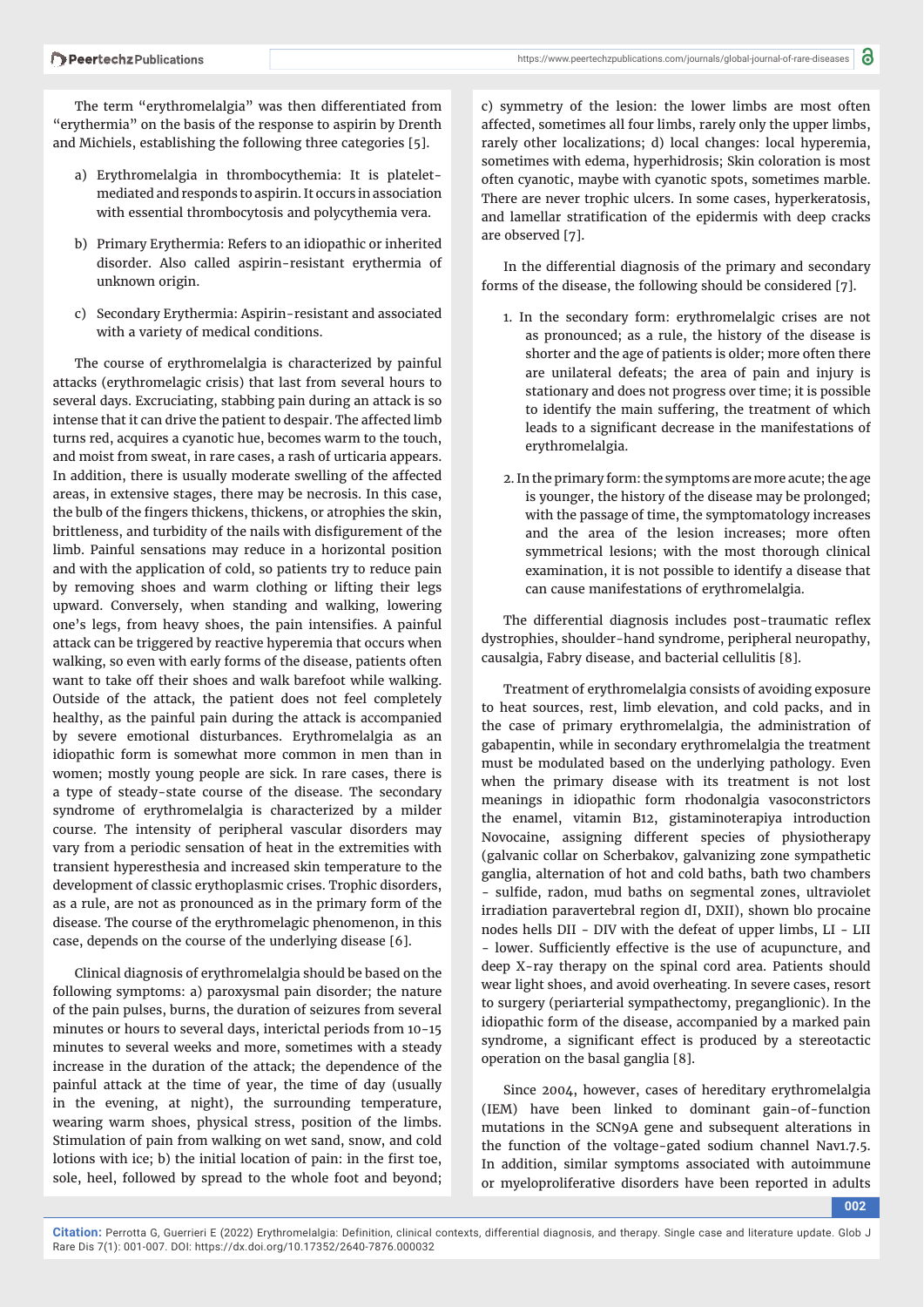and termed "secondary erythromelalgia", but are extremely rare in children. Thus, sodium channels (Nav1.1 through Nav1.9) have been encoded from one gene family (SCN) and are differentially distributed in the nervous system, heart, and muscles. In children, sporadic or inherited mutations affecting several voltage-conducting sodium channels have been associated with epilepsy, cardiac conduction, and skeletal muscle abnormalities, with treatment often based on nonspecific sodium channel blockers such as mexiletine. Nav1.7 channels are then expressed in peripheral nociceptive sensory neurons within the Dorsal Root Ganglia (DRG) and trigeminal ganglia, and in sympathetic ganglia neurons, and therefore play a key role in pain sensitivity. Gain-of-function mutations with IEMs typically increase the excitability of DRG neurons by hyperpolarizing the voltage-dependence of Nav1.7 channel activation (making the channels easier to activate), effectively slowing channel deactivation (which remains open longer), and consequently increasing the response to slow stimuli. It is also important to note that the site of mutation can influence both abnormalities of Nav1.7 channel function and age of onset and severity of symptoms, and while reports in adults have assessed phenotype-genotype relationships, details of clinical evaluation during childhood and/or genetic testing results have not been available in all pediatric case series [8].

#### **Methods**

Preferred Reporting Items for Systematic Reviews and Meta-Analyses (PRISMA) guidelines were followed [9]. To identify the reported symptoms, management, and complications of SCN9A-positive IEM in Children and Youth (CYP), we searched PubMed (January 2019 to December 2021) using the search term "erythromelalgia" (which also identified "erythermia"), as a systematic review had already been published in March 2019 that examined all profiles of clinical interest [1].

The search, thus structured, revealed the presence of 19 manuscripts, including a clinical trial, meta-analysis, and randomized controlled trial and excluding reviews, systematic reviews, books, and documents, for the purpose of the clinical update.

The present work aims at the one hand to enrich that work by adding recent data from the last 3 years and on the other hand to present a single case that presents special characteristics. No additional eligible publications were found from the search in PsycINFO, EMBASE, or Cochrane databases. Records were screened and limited to those published in English. Citations deemed relevant and inclusive of the criteria were screened full-text.

#### **Literature update**

The state of the art through 2019 captured a total of twentyeight publications describing erythromelalgia associated with 15 different SCN9A gene variants in 25 children. The pain was severe and often refractory to multiple treatments, including nonspecific sodium channel blockers. Skin damage or other complications of cold immersion for symptomatic relief were common (60%). SCN9A mutations that resulted in increased



hyperpolarizing shifts in Nav1.7 sodium channels were related to symptom onset at younger ages. Variability in reporting and potential publication bias toward severe cases limited any estimate of overall prevalence, and in this research, symptoms were similar but comorbidities were more common in children with SCN9A mutations; quantitative sensory testing also revealed marked dynamic warm allodynia. It concluded that: "Inherited erythromelalgia in children is associated with difficult-to-manage pain and significant morbidity. Standardized reporting of outcome and management in larger series will strengthen the identification of genotypephenotype relationships. More effective long-term therapies are a significant unmet clinical need" [1]. However, another study from 1999 that suggested the use of Pramipexol [10] for erythromelalgia as well was not considered in this research. It is a novel non-ergot dopamine agonist that has high selectivity for interaction with dopamine D2 receptors (especially the D3 receptor subtype). It has been effective in early Parkinson's disease as monotherapy and as adjunctive therapy with L-dopa in advanced stages of the disease. Clinical improvement can be observed after 3 to 4 weeks of treatment. The adverse event profile of pramipexole is similar, in general, to that of other dopamine receptor agonists, although it can be expected that pramipexole should not induce side effects related to the chemical structure of ergot, such as erythromelalgia, distal vasospasm, retroperitoneal fibrosis, or pleural effusions. However, the study concludes, that the potential benefits of this promising dopamine agonist should be tested in welldesigned prospective comparative studies with other ergot dopamine agonists and not;In the following years, several studies have focused on the use of this molecule on diseases such as Parkinson's [11], fibromyalgia [12], bipolar depression

**Citation:** Perrotta G, Guerrieri E (2022) Erythromelalgia: Definition, clinical contexts, differential diagnosis, and therapy. Single case and literature update. Glob J Rare Dis 7(1): 001-007. DOI: https://dx.doi.org/10.17352/2640-7876.000032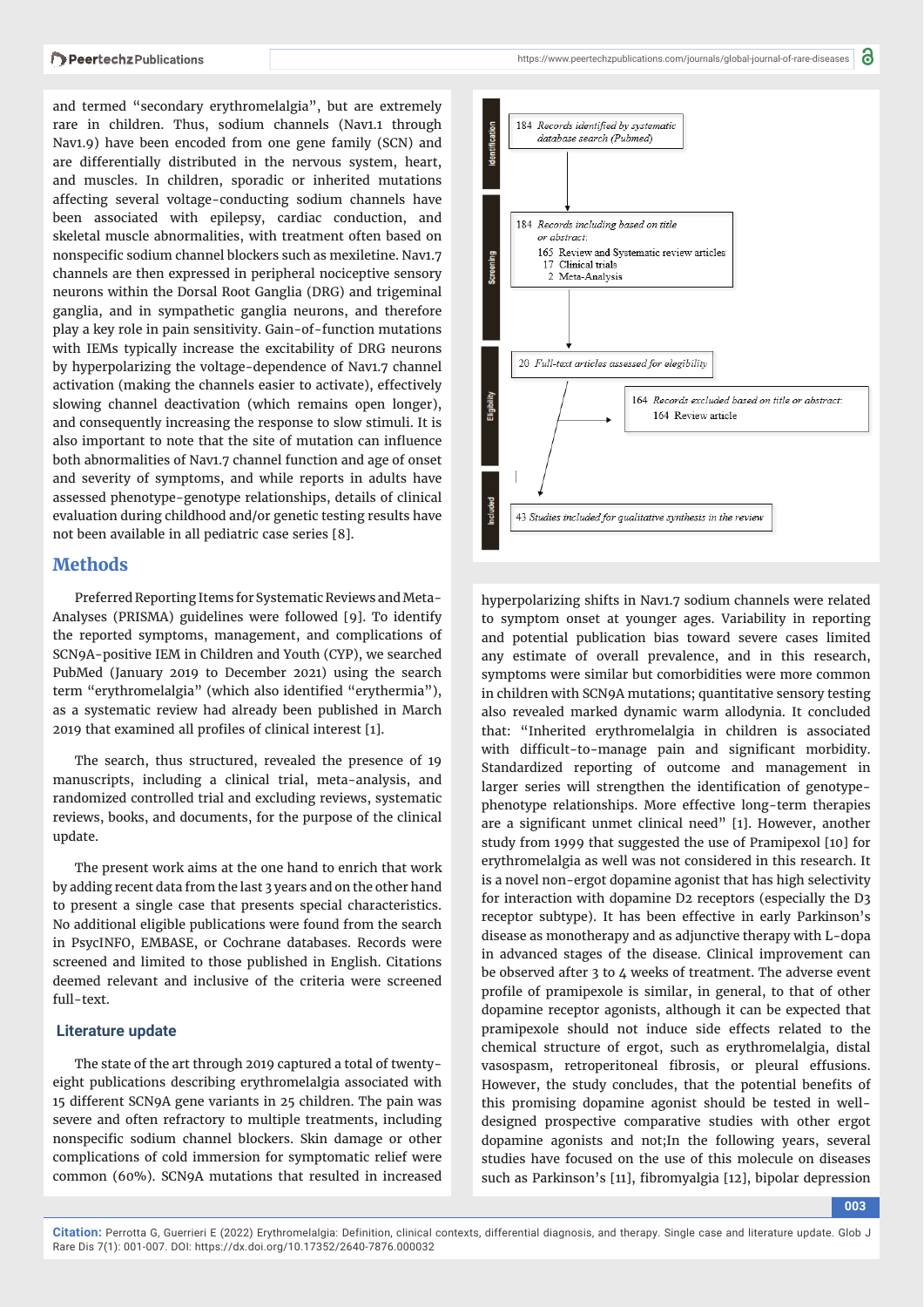[13], restless legs syndrome [14], Tourette's syndrome [15], sleep disorders [16,17] and several other neurodegenerative conditions [18], but not erythromelalgia.

#### **Subsequent research over the last three years has revealed the following**

- 1. Erythromelalgia must be distinguished from red ear syndrome (or auricular erythromelalgia). In the scientific literature, a little more than one hundred cases are described to date in about 102 patients, with an average age of onset around the fourth decade of age. The syndrome is classified in the group of trigeminal autonomic headaches (TAC)s, with which it can coexist or be secondary. The syndrome is closely related to episodes of primary headache; moreover, the red ear is characteristic of migraine in pediatric patients, similar to osmophobia and allodynia. Its origin is unknown; an association with spondylolisthesis in C2-C3 is often observed; it is also associated with Costen's syndrome, glossopharyngeal nerve neuralgia, or migraine. This syndrome pathogenically appears to be attributable to antidromic sense release of vasodilator peptides from afferent nerve terminals in response to irritation of the C3 nerve root. The syndrome causes crises of severe burning pain of the abscess type with heat to one or both auricles, the ear appearing reddened and warm. Symptomatology is often triggered by chewing or mechanical contact manipulations such as straining, heat or cold, stress, neck movements, and hair washing or brushing. Symptoms may also manifest with hyperacusis, intermittent tinnitus, and subjective hearing difficulties. The duration of seizures is seconds or hours, while the frequency can vary from several times a day to a few episodes per year. Drugs commonly used to treat the syndrome include gabapentin (common with erythromelalgia), amitriptyline, propranolol, flunarizine, nonsteroidal anti-inflammatory drugs, and analgesic blockade of the same side of the C2-C3 nerve root; methysergide or application of a cold compress and imipramine have also been shown to be useful [19].
- 2. Erythromelalgia must be distinguished from red scrotum syndrome. The skin of the genitals can be affected by a variety of dermatoses, whether inflammatory, infectious, malignant, idiopathic, or others. Red scrotum syndrome is characterized by persistent erythema of the scrotum associated with a burning sensation, hyperalgesia, and itching. Its cause is unknown, but proposed mechanisms include rebound vasodilation after prolonged use of topical corticosteroids and localized erythromelalgia; for this reason, the clinical boundaries of this condition are unclear. However, the condition is chronic, and treatment is often difficult [20].
- 3. SCN9A neuropathic pain syndromes (SCN9A-NPS) include SCN9A erythromelalgia (EM), SCN9A paroxysmal extreme pain disorder (PEPD), and SCN9A small fiber neuropathy (SFN). SCN9A-EM is characterized by

recurrent episodes of intense bilateral burning pain, redness, heat, and occasional swelling. While the feet are more commonly affected than the hands, the legs, arms, face, and/or ears may be involved in severely affected individuals. SCN9A-PEPD is characterized by neonatal or infantile-onset of autonomic manifestations that may include skin redness, harlequin color change (mottled or asymmetric), and non-epileptic tonic seizures (stiffening), and syncope with bradycardia. Later manifestations are episodes of burning deep rectal, ocular, or submandibular pain accompanied by redness (erythematous skin changes). SCN9A-SFN is characterized by neuropathic pain in adulthood with sock and glove distribution, often with a burning quality; autonomic manifestations such as dryness of the eyes, mouth, orthostatic dizziness, palpitations, bowel or bladder disorders; and preservation of large nerve fiber function (normal strength, tendon reflexes, and vibration sense). The diagnosis of SCN9A-NPS is established in a proband with a heterozygous pathogenic variant in SCN9A identified by molecular genetic testing. Triggers include heat, standing, alcohol, and spicy foods (SCN9A-EM); defecation, cold wind, eating, and emotions (SCN9A-PEPD); and diabetes mellitus, alcohol, and chemotherapy (SCN9A SFN). Most affected individuals are treated in dermatology, neurology, or pain clinics, or by anesthesiologists who specialize in chronic pain management: 1) SCN9A-EM. Cooling the extremities reduces pain; note that the use of a ventilator is preferable to prolonged immersion in cold water, which can result in skin maceration, infection, and gangrene. Medications to consider are nonselective sodium channel blockers (eg, carbamazepine, lidocaine infusion, or oral mexiletine). 2) SCN9A-PEPD. Use of stool softeners and slow stool passage to reduce the likelihood of triggering an attack. Carbamazepine is the most effective treatment (although not entirely) in reducing the number and severity of seizures. Other anti-seizure medications with variable efficacy include lamotrigine, topiramate, tiagabine, and sodium valproate. 3) SCN9A-SFN. Lacosamide is associated with reduced pain ratings, improved general well-being, and improved sleep quality, but no change in overall quality of life or autonomic manifestations. SCN9A neuropathic pain syndromes are inherited in an autosomal dominant manner. Each child of an individual with a variant causing NPS in SCN9A has a 50% chance of inheriting the variant. Once the pathogenic SCN9A variant has been identified in an affected family member, prenatal testing for an increased risk pregnancy and preimplantation genetic testing are possible [21].

4. The use of spinal cord stimulation has been described in multiple cases with success reported for up to 24 months. However, the use of dorsal root ganglion (DRG) stimulation for erythromelalgia-related pain has not been described, except in the following study presenting a case of erythromelalgia-related pain on the bilateral plantar surfaces of the feet, successfully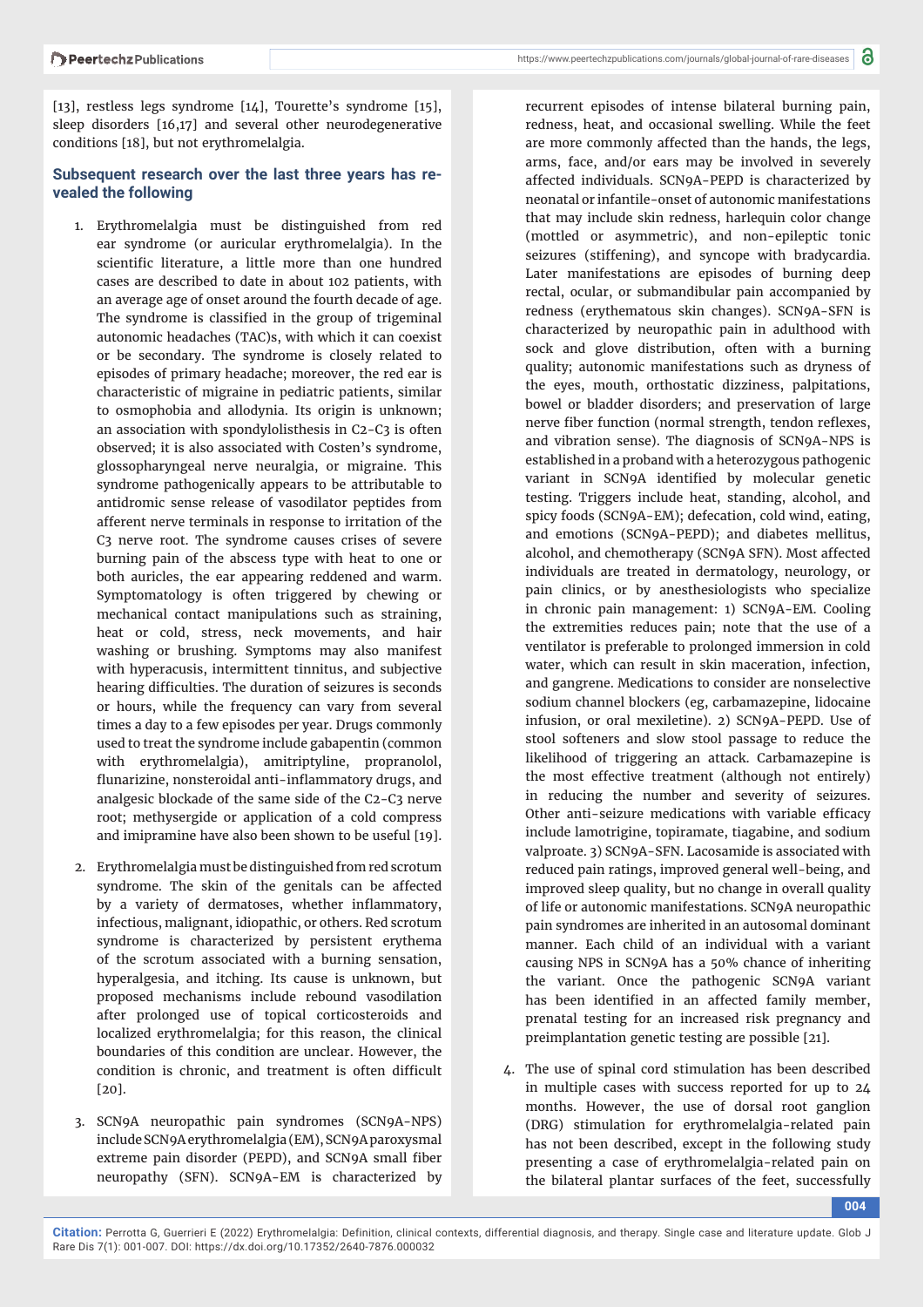treated with DRG stimulation of the bilateral S1 sacral nerve root [22].

- 5. The causes of neuropathic pain are multiple and remain unexplained in most cases. Alterations in the electrical excitability of nociceptive neurons by pathogenic mutations in sodium channels lead to disease patterns such as small fiber neuropathy and various pain syndromes. Therefore, treatment of patients with chronic neuropathic pain requires interdisciplinary cooperation and is often difficult because of unsatisfactory responses to treatment. Increased knowledge about rare genetically determined channelopathies may contribute to the development of new drugs because ion channels are central players in pain processing [23].
- 6. Vixotrigine is a voltage- and use-dependent sodium channel blocker currently in development for the treatment of various neuropathic pain indications. In one study, with a total of 10,263 pharmacokinetic samples collected from 465 included subjects, it was found that the pharmacokinetics of vixotrigine were adequately described by a two-compartment model with two compartments of first-order transit absorption and elimination [24].
- 7. Nonspecific reactions at the injection site of anticovid vaccine that occur very early are the most common. Type I hypersensitivity reactions (e.g., urticaria, angioedema, and anaphylaxis) probably due to ingredient allergy may occur rarely but may be severe. Type IV hypersensitivity reactions may be observed, including large delayed local skin lesions ("COVID arm"), inflammatory reactions at sites of dermal fillers or previous radiation or even old BCG scars, and most commonly morbilliform eruptions and erythema multiforme-like. Autoimmune-mediated skin findings after COVID-19 vaccination include leukocytoclastic vasculitis, lupus erythematosus, and immune thrombocytopenia. Functional angiopathy (chilblain-like lesions, erythromelalgia) may also be observed. Pityriasis rosea-like skin eruptions and reactivation of herpes zoster have also been reported after COVID-19 vaccination [25].

#### **Aetiopathogenesis**

Thus, if the second form is well identified as a consequence of a primary disorder to be identified and corrected, the primary (or idiopathic) form still remains a clinical mystery. Many hypotheses are at stake [1,2].

A possible cause of the disease was considered peripheral neuritis, in relation to which in some patients by resection of peripheral nerves the impulses from the affected nerve endings were eliminated. The similarity of erythromelagic phenomenon was observed in patients with middle nerve damage [4].

In contrast, however, to the view of the peripheral origin of the disease, Degio believed that this disease had a central medullary origin. A similar view was shared by other researchers.

According to their ideas, at the heart of erythromelalgia is the change in the gray matter of the lateral and posterior horns of the spinal cord, accompanied by paralysis of vasomotor fibers. This has been confirmed by observations on the development of erythromelagic syndrome in patients with various spinal cord injuries [5].

The phenomenon of rhodonalgia then is explained by the injury of the centers of the diencephalic regions (thalamic and subthalamic XYZ) around ventricle III, based on the monitoring of patients with pathology of the relevant areas of the brain [6].

At the same time, the connection between the manifestations of erythromelalgia and Raynaud's disease is emphasized. These hypotheses are confirmed by observations on the positive outcome of the erythromelagic phenomenon, which developed in the framework of the third phase of the Reino phenomenon, which arose after sympathectomy [7].

Denying the role of the nervous system in erythromelalgia, some authors have considered the cause of the disease in the various changes in the arterial wall. Thus, a combination of erythromelalgia with Osler-Randu disease (hereditary hemorrhagic telangiectasia) is described. There is evidence that other diseases with primary vascular wall injury often lead to erythromelalgic attacks. Cases of erythromelalgia combined with polycythemia (Vakez disease) are still described [26].

There is a view that erythromelalgia is vasomotor neurosis and can occur in people with mental features. The development of erythromelalgia in children with psychosis has been observed. There were also some humoral aspects of the theory of the pathogenesis of erythromelalgia. The onset of the disease is associated with a violation of serotonin metabolism, as indicated by the relief of patients after taking reserpine and the appearance of the erythromelagic syndrome in serotoninproducing tumors [27].

But the real discovery was the correlation with the SCN9A gene. The SCN9A gene belongs to a family of genes that provide instructions for making sodium channels. These channels, which transport positively charged sodium atoms (sodium ions) into cells, play a key role in a cell's ability to generate and transmit electrical signals. The SCN9A gene provides instructions for making one part (the alpha subunit) of a sodium channel called NaV1.7. NaV1.7 sodium channels are found in nerve cells called nociceptors that transmit pain signals. Nociceptors are part of the peripheral nervous system, which connects the brain and spinal cord to cells that detect sensations such as touch, smell, and pain. Nociceptors are primarily involved in transmitting pain signals. The centers of nociceptors, known as the cell bodies, are located in a part of the spinal cord called the dorsal root ganglion. Fibers called axons extend from the cell bodies, reaching throughout the body to receive sensory information. Axons transmit the information back to the dorsal root ganglion, which then sends it to the brain. NaV1.7 sodium channels are also found in olfactory sensory neurons, which are nerve cells in the nasal cavity that transmit smell-related signals to the brain. Several are the pathologies related to mutations of this gene; among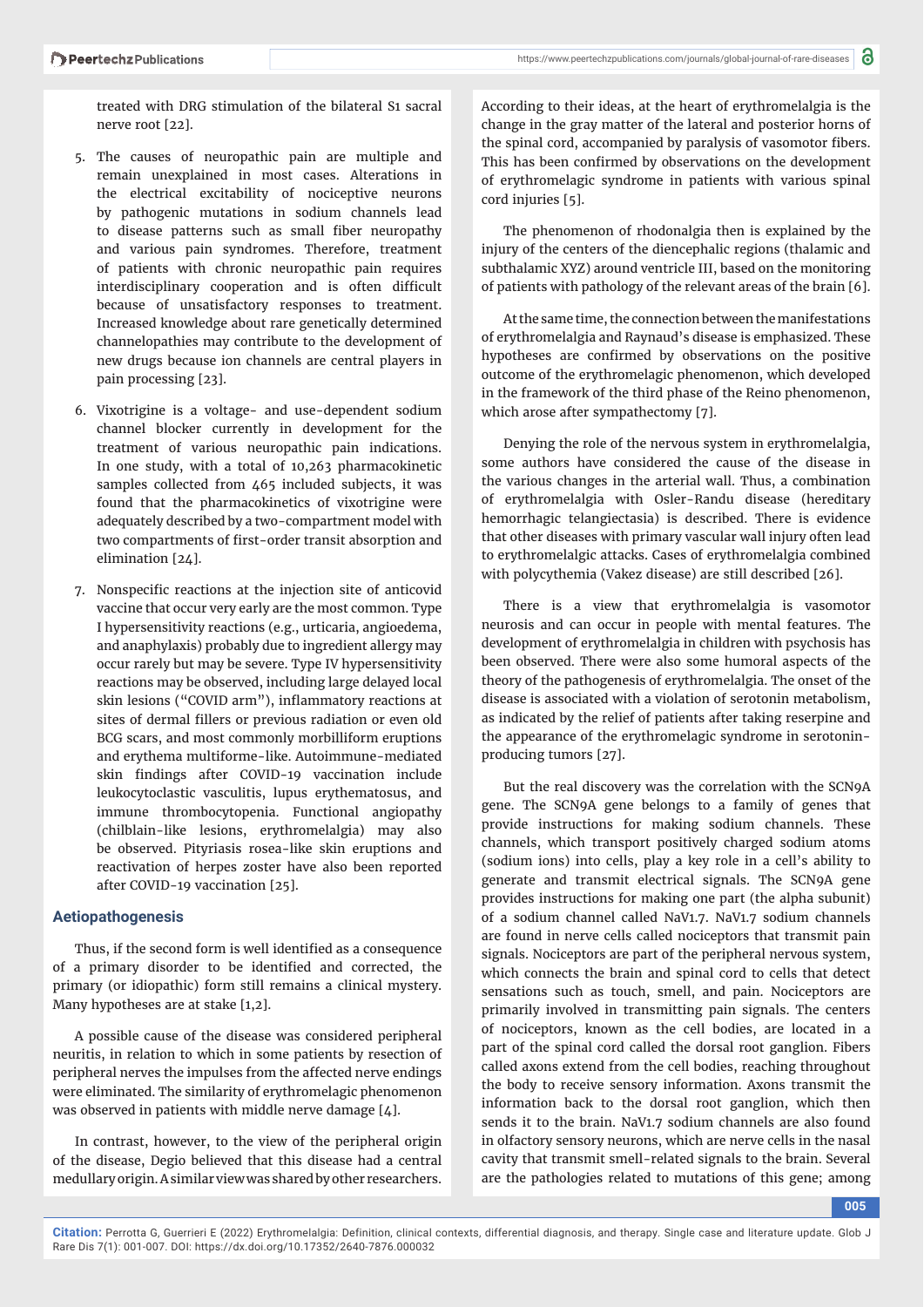the most important we find the congenital pain insensitivity syndrome, the extreme pain disorder paroxysmal, the small fiber neuropathy, genetic epilepsy with high fever, the type II autosomal hereditary sensory neuropathy, and finally the erythromelalgia itself. More than 10 mutations in the SCN9A gene have been found to cause erythromelalgia, a condition characterized by episodes of pain, redness, and swelling in various parts of the body, particularly the hands and feet. All identified mutations change one protein building block (amino acid) in the NaV1.7 sodium channel. These mutations result in a NaV1.7 sodium channel that opens more easily than usual and stays open longer than normal, increasing the flow of sodium ions that produce nerve impulses within nociceptors. This increase in sodium ions enhances the transmission of pain signals, leading to the signs and symptoms of erythromelalgia. However, an estimated 15% of cases of erythromelalgia are caused by mutations in the SCN9A gene. Other cases are thought to have a nongenetic cause or may be caused by mutations in one or more as-yet-unidentified genes or being confirmed with a more representative statistical sample [28-43].

#### **Single case**

A.A., the male, was born in 2008, to non-consanguineous parents. A.'s clinical history begins with the symptomatic manifestation of restlessness and pain, in the first summer month at only 8 months and a half; symptoms regressed once he returned from his summer vacation in a cooler place. Symptoms seemed to disappear until the following summer when he began to suffer from localized pain, intense heat, and itching; symptoms again disappeared after returning from the vacation. Typical pediatric diseases were excluded. In the summer of 2011, the patient began to experience severe malaise, consisting of continuous crying, as if he had been struck by sunstroke; all symptoms that regressed by using fans and cold air conditioners. In the summer of 2012, the symptoms became more acute, and only compresses with ice and water from the refrigerator were able to alleviate, to the point that further medical checks focused on allergy and autoimmune profiles. It was only in those months that the diagnosis of erythromelalgia arrived for the first time, although in the absence of complete serum and genetic investigations, and the assumption of paracetamol, codeine, acetylsalicylic acid, and ketoprofen helped to reduce but not to make disappear the symptomatology suffered; useless the attempts to find remedy in oriental and Chinese medicine (acupuncture and local applications of Wang Bu Liu Xin seeds). Myalgic crises become more and more intense and unbearable, often lasting more than two weeks: "*during the crises, A. does not sleep because his body burns so much that he tries to rest but is awakened by the pains, so the problem is not only his pathology that involves a danger for the high body temperature and the damage it can cause to the organs but the risk that the lack of sleep can bring to the heart brain*". In these cases, only morphine could provide relief and extinguish these symptoms. In 2016, after several attempts also with non-traditional medicines, the young patient uses prescription mexiletine, an antiarrhythmic for the treatment of dystrophic and non-dystrophic myotonia and alterations of the function of the chlorine or sodium

channel, with excellent general benefits. Currently, the clinical picture is not yet stable because the drug therapy followed and prescribed (mexiletine 150mg for 2/days, ketotifen 20mg for 1/ day only for the spring-summer period, indomethacin 50 mg for 1 day only for migraines, cannabidiol 5 drops for 2/days, carbamazepine 200mg for 2 / day, in addition to supplements of vitamin C, D, omega 3, multivitamins and probiotics such as lactobacillus, bifidobacteria e Streptococcus thermophilus) does not prevent the onset of symptoms, although the situation is more under control. The investigations carried out show a picture of microcytosis, low lymphocytes, anemia, and hypochromia, beyond a pediatric reference of slow growth and significant thinness (13y, 156cm/36kg), however compatible for symptomatology to the "idiopathic erythromelalgia on the genetic basis", although in the absence of positivity to the genetic investigation on the gene SCN3A, 9A, 10A and 11A, Fabry disease and mutations in NALP3 and NALP12.

#### **Conclusion**

Although clinical publications on this morbid condition report as many as 16 different Nav1 channel substitutions 7 and more than 40 pharmacological treatments including agents with predominant but not specific sodium channel blocking activity (mexiletine, lidocaine, carbamazepine), anti-neuropathic drugs (gabapentinoids and antidepressants), antidepressant drugs with efficacy on migraines (amitriptyline), vasoactive drugs for the management of hypertension and analgesics (opioids and ketamine) [1], current research suggests new genetic hypotheses yet to be tested and the central importance of genetic counseling, to inform patients and their families about severity, likely course of symptoms, and risk of complications, and in some cases to guide clinical management. Current findings and the significant morbidity associated with the condition, including in light of the single case presented, highlight the need for mechanism-based therapies to improve clinical outcomes.

#### **References**

- 1. Arthur L, Keen K, Verriotis M, Peters J, Kelly A, et al. (2019) Pediatric erythromelalgia and SCN9A mutations: systematic review and single-center case. J Pediatr 206: 217-224.e9. **Link:** https://bit.ly/3uxMOYG
- 2. Jka SK, Karna B, Goodman MB (2021) Erythromelalgia. In StatPearls. Treasure Island (FL): StatPearls Publishing. PMID: 32491719. **Link:** https://bit.ly/3JrTjk9
- 3. Drenth JP, Michiels JJ (1994) Erythromelalgia and erythermalgia: diagnostic differentiation. Int J Dermatol 33: 393-397. **Link:** https://bit.ly/3rky79h
- 4. Saliba AN, Taher AT, Besa EC, Nardino RJ, Silber ALM, et al. (2020) Erythromelalgia. Medscape. Drugs & Disease. Emedicine.medscape. **Link:** https://bit.ly/3E89JNA
- 5. Kuhnert SM, Phillips J, Davis MDP (1999) Lidocaine and Mexiletine Therapy for Erythromelalgia. Arch Dermatol 135: 1447-1449. **Link:** https://bit.ly/3E4xciy
- 6. Layzer RB (2001) Hot feet: erythromelalgia and related disorders. J Child Neurol 16: 199-202. **Link:** https://bit.ly/3uvh5aG .
- 7. Jorgensen HP, Sondergaard J (1978) Pathogenesis of erythromelalgia. Arch Dermatol 114: 112-114. **Link:** https://bit.ly/3uuE8SX
- 8. Leroux MB (2018) Erythromelalgia: a cutaneous manifestation of neuropathy? An Bras Dermatol 93: 86-94. **Link:** https://bit.ly/38yuztw